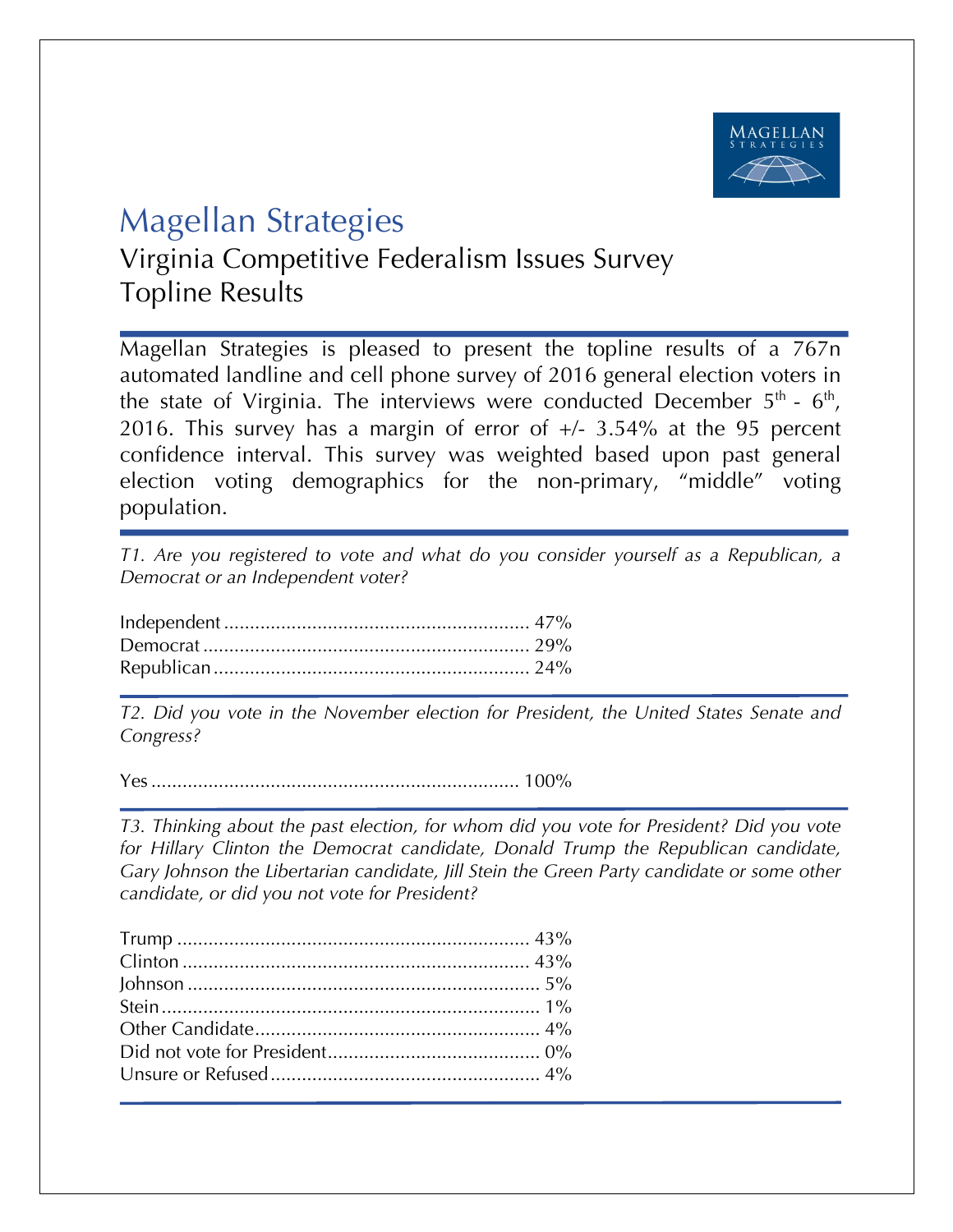*T4. Among the following list of issues which do you think should be the top priority that President elect Donald Trump and Congress should be addressing the most?*

| Creating jobs and growing our economy 29%       |  |
|-------------------------------------------------|--|
| National security and terrorism 17%             |  |
|                                                 |  |
|                                                 |  |
|                                                 |  |
|                                                 |  |
|                                                 |  |
| Transportation funding for roads and bridges 3% |  |
|                                                 |  |
|                                                 |  |
|                                                 |  |

*T5. Among the following list of issues which do you think should be the top priority that Governor McAuliffe and the state legislature should be addressing the most?* 

| Creating good jobs and growing our economy  25%     |
|-----------------------------------------------------|
|                                                     |
| Addressing the rising costs of healthcare 16%       |
| Improving roads and transportation  10%             |
| Protecting communities from acts of violence 8%     |
| Bringing efficiency to state government spending 7% |
|                                                     |
|                                                     |
|                                                     |
|                                                     |
|                                                     |

*T6. Do you approve or disapprove of the job Terry McAuliffe is doing as Governor?*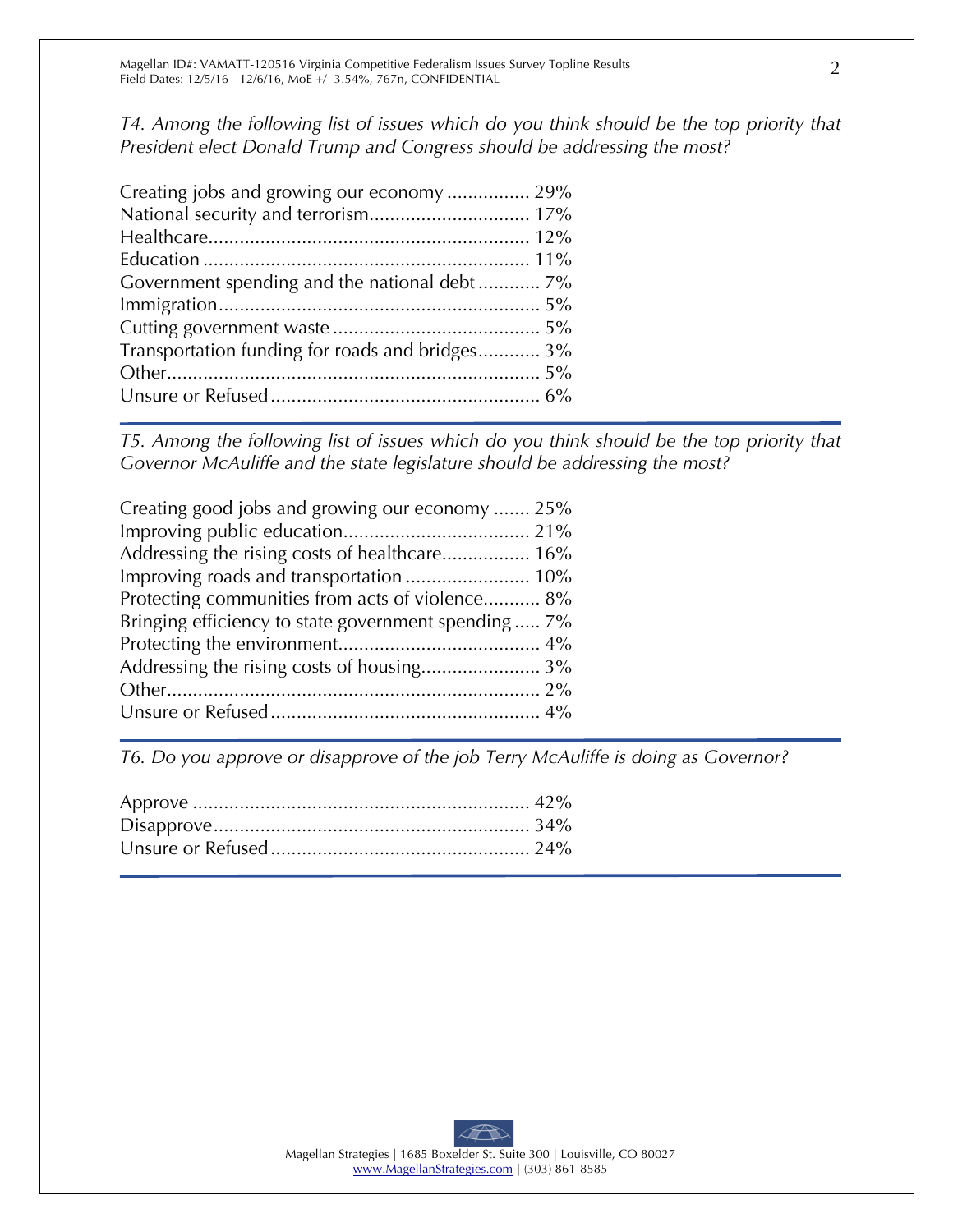*T7. Even though it is a long way off… If the election for Governor in 2017 were being held today, would you vote for the Democrat candidate, the Republican candidate, an outside, non-career politician candidate, a libertarian candidate, or a green party candidate?*

| Non-Career Politician Candidate 14% |
|-------------------------------------|
|                                     |
|                                     |
|                                     |
|                                     |
|                                     |

*Thinking now about the challenges Americans face today….*

*T8. Please tell me if you agree or disagree with the following statement. Most of America's major domestic problems are better handled by the federal government than by individual state governments.*

*T9. Please tell me if you agree or disagree with the following statement. The size of the federal government prohibits individual state governments from solving some of their own problems.*

*The Federal government and individual state and local governments fund very similar programs. I am now going to read to you some government services and programs, after hearing the program I would like you to tell me if you think the federal government or a state government should be the sole provider and manager of that program. Let's get started…*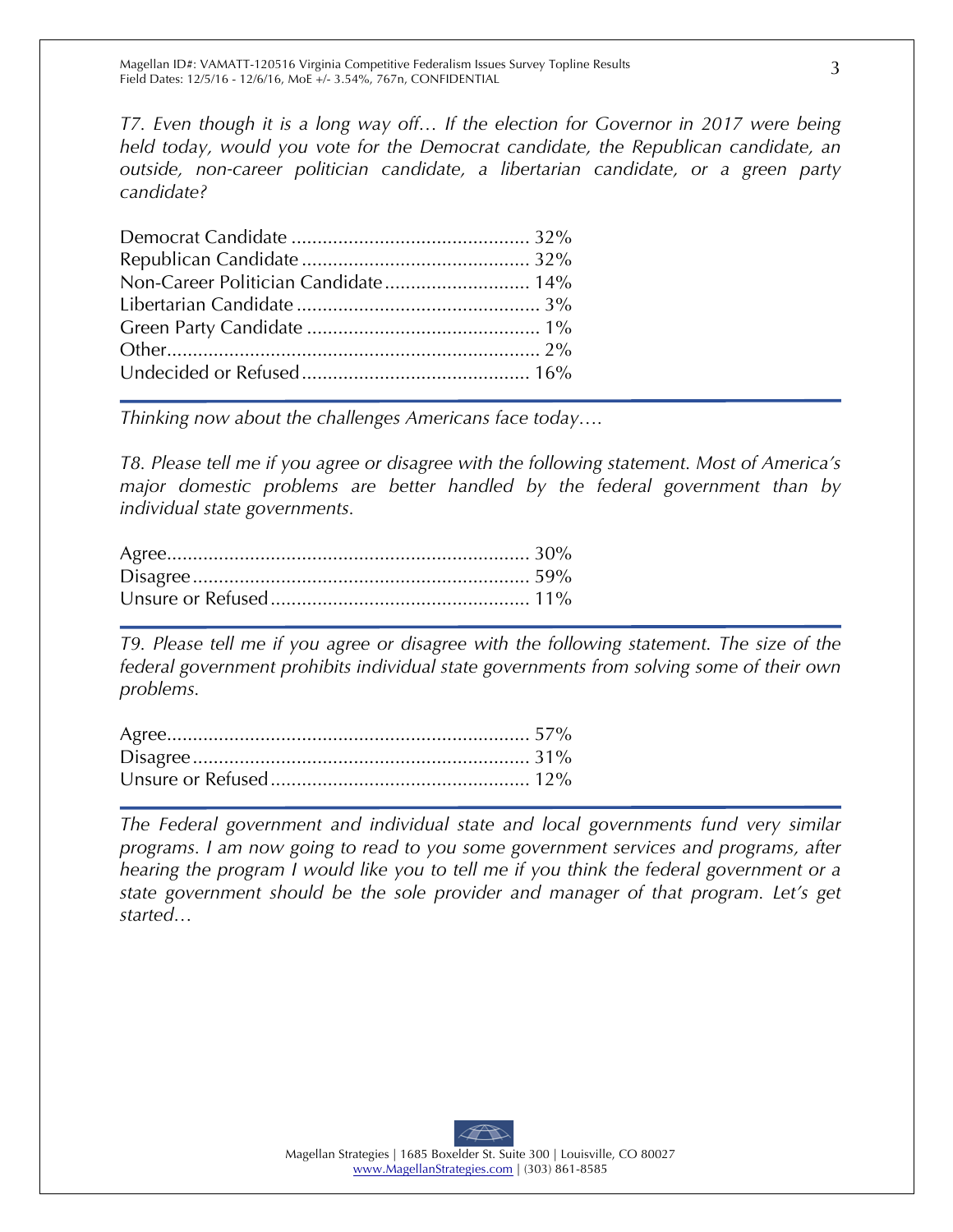*T10. Who should be the sole provider and manager of public schools and educating students?*

*T11. Who should be the sole provider and manager of welfare programs like Medicaid and healthcare for low-income individuals and families?*

*T12. Who should be the sole provider and manager of roads, transportation and public transit projects?*

*T13. Who should be the sole provider and manager of energy resources and regulations?*

*T14. When it comes to welfare, education, transportation and energy, do you want President-elect Donald Trump and the new Congress to:*

| Split power/money more equally with states 46% |
|------------------------------------------------|
| Move power/money from Washington to states 37% |
| Keep power/money in Washington DC 12%          |
|                                                |
|                                                |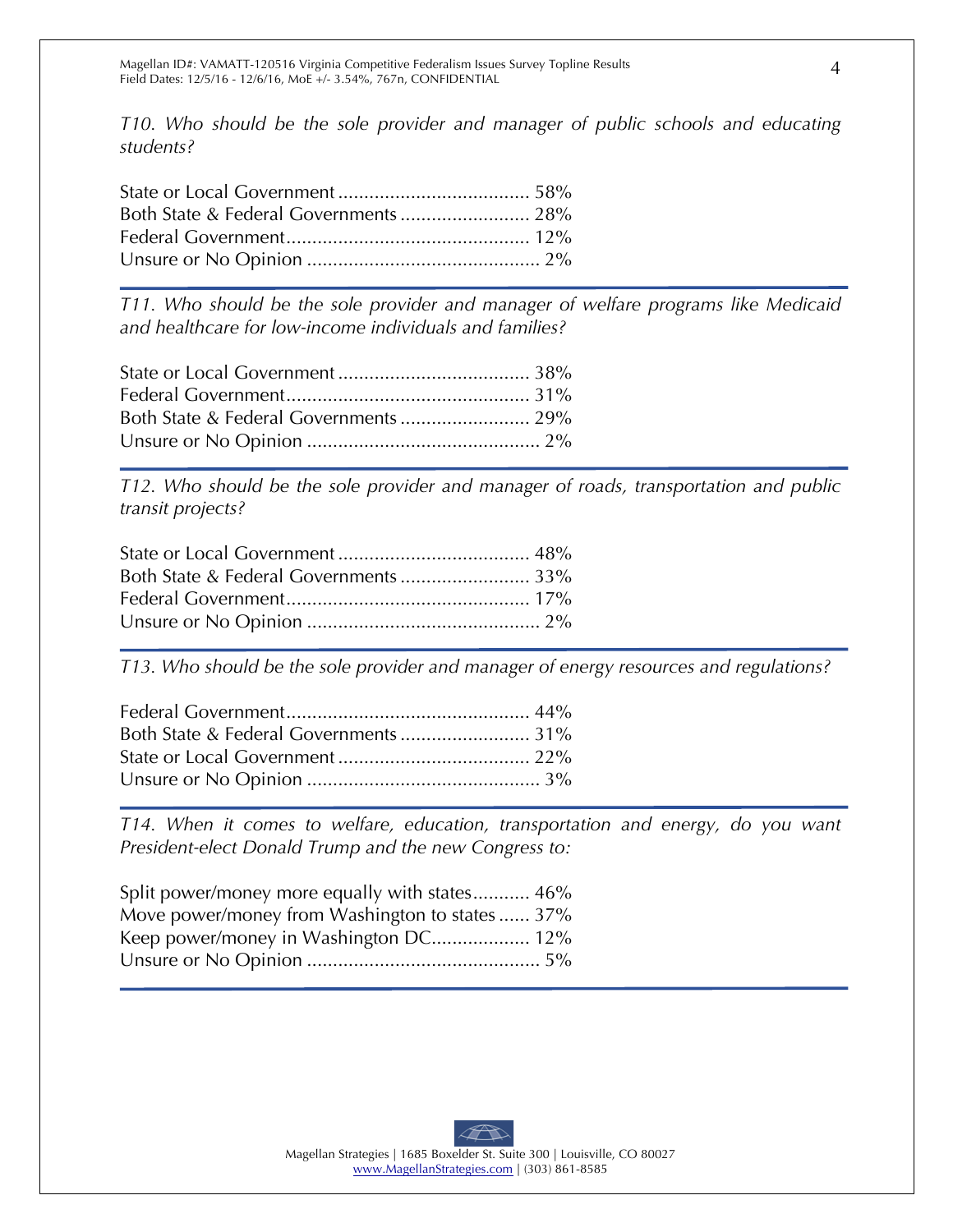Magellan ID#: VAMATT-120516 Virginia Competitive Federalism Issues Survey Topline Results Field Dates: 12/5/16 - 12/6/16, MoE +/- 3.54%, 767n, CONFIDENTIAL

*T15. Are you a man or a woman?*

*T16. Which of the following age groups applies to you?* 

*T17. What is your marital status?* 

*T18. What is the highest level of education that you have completed?*

| Some Graduate or Professional School  30% |  |
|-------------------------------------------|--|
|                                           |  |
|                                           |  |